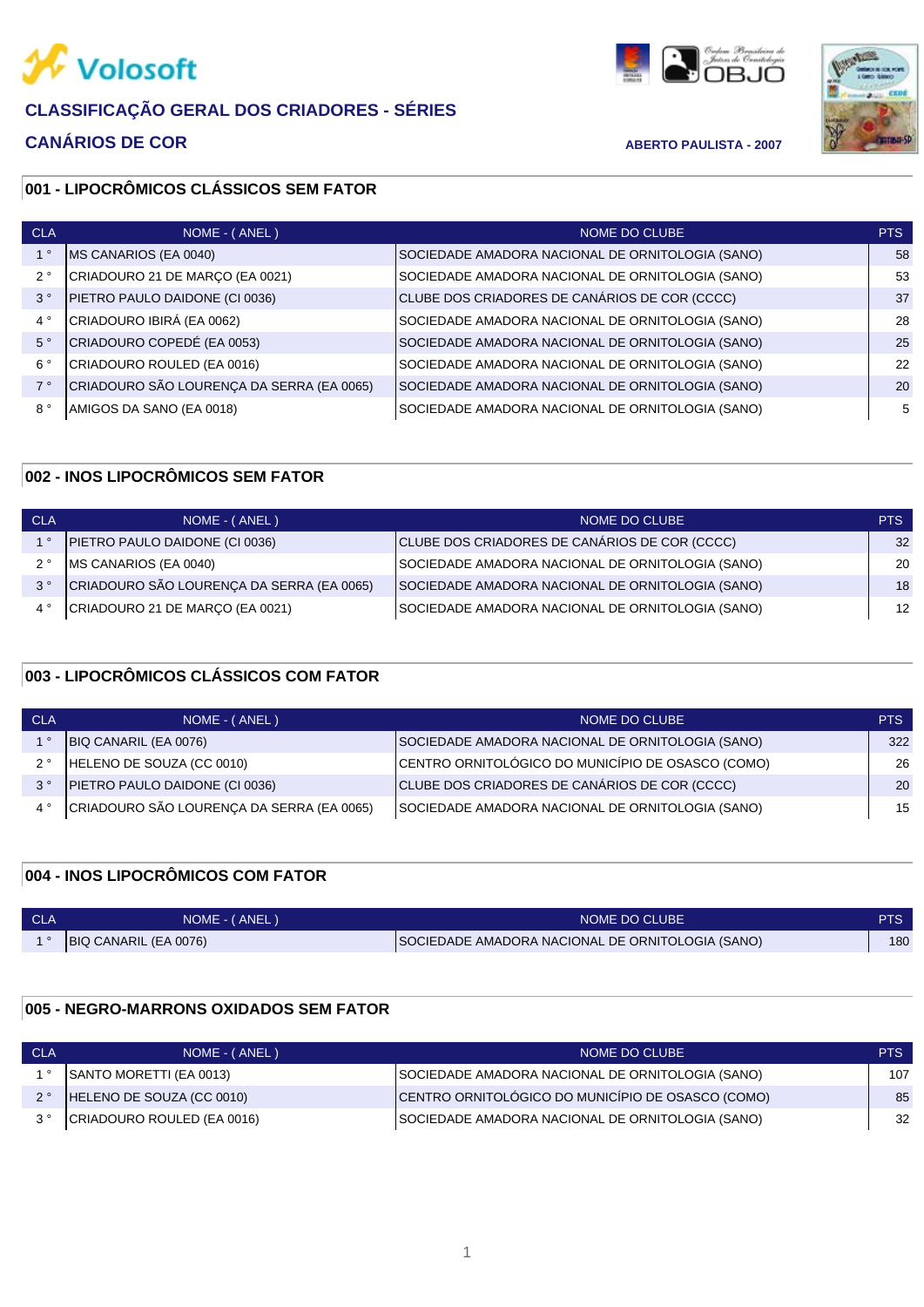

# **CANÁRIOS DE COR ABERTO PAULISTA - 2007**





# **006 - ÁGATAS SEM FATOR**

| CLA | NOME - (ANEL)              | NOME DO CLUBE                                    | <b>PTS</b> |
|-----|----------------------------|--------------------------------------------------|------------|
|     | CRIADOURO ROULED (EA 0016) | SOCIEDADE AMADORA NACIONAL DE ORNITOLOGIA (SANO) | 110        |
|     | MS CANARIOS (EA 0040)      | SOCIEDADE AMADORA NACIONAL DE ORNITOLOGIA (SANO) | 10         |

# **007 - CANELAS SEM FATOR**

| CLA | NOME - (ANEL)                 | NOME DO CLUBE !                                   | <b>PTS</b> |
|-----|-------------------------------|---------------------------------------------------|------------|
|     | SANTO MORETTI (EA 0013)       | SOCIEDADE AMADORA NACIONAL DE ORNITOLOGIA (SANO)  | 110        |
|     | 2 ° HELENO DE SOUZA (CC 0010) | CENTRO ORNITOLÓGICO DO MUNICÍPIO DE OSASCO (COMO) | 36         |

#### **009 - NEGRO-MARRONS OXIDADOS COM FATOR**

| <b>CLA</b>  | NOME - (ANEL)                             | NOME DO CLUBE                                     | PTS |
|-------------|-------------------------------------------|---------------------------------------------------|-----|
|             | CRIADOURO SÃO LOURENÇA DA SERRA (EA 0065) | SOCIEDADE AMADORA NACIONAL DE ORNITOLOGIA (SANO)  | 194 |
| $2^{\circ}$ | HELENO DE SOUZA (CC 0010)                 | CENTRO ORNITOLÓGICO DO MUNICÍPIO DE OSASCO (COMO) | 122 |
| $3^{\circ}$ | SANTO MORETTI (EA 0013)                   | SOCIEDADE AMADORA NACIONAL DE ORNITOLOGIA (SANO)  | 10  |
| $4^{\circ}$ | CRIADOURO IBIRÁ (EA 0062)                 | SOCIEDADE AMADORA NACIONAL DE ORNITOLOGIA (SANO)  | 10  |
| $5^{\circ}$ | MS CANARIOS (EA 0040)                     | SOCIEDADE AMADORA NACIONAL DE ORNITOLOGIA (SANO)  | 5   |
| $6^{\circ}$ | CRIADOURO 21 DE MARÇO (EA 0021)           | SOCIEDADE AMADORA NACIONAL DE ORNITOLOGIA (SANO)  | -3  |
|             |                                           |                                                   |     |

# **010 - ÁGATAS COM FATOR**

| CLA | NOME - (ANEL)                 | NOME DO CLUBE                                    | PTS. |
|-----|-------------------------------|--------------------------------------------------|------|
|     | CRIADOURO ROULED (EA 0016)    | SOCIEDADE AMADORA NACIONAL DE ORNITOLOGIA (SANO) | 37   |
|     | <b>IMS CANARIOS (EA 0040)</b> | SOCIEDADE AMADORA NACIONAL DE ORNITOLOGIA (SANO) | 37   |
|     | SANTO MORETTI (EA 0013)       | SOCIEDADE AMADORA NACIONAL DE ORNITOLOGIA (SANO) | 8    |

## **011 - CANELAS COM FATOR**

| <b>CLA</b>  | NOME - (ANEL)                             | NOME DO CLUBE                                     | <b>PTS</b> |
|-------------|-------------------------------------------|---------------------------------------------------|------------|
|             | CRIADOURO SÃO LOURENÇA DA SERRA (EA 0065) | SOCIEDADE AMADORA NACIONAL DE ORNITOLOGIA (SANO)  | 150        |
| $2^{\circ}$ | MS CANARIOS (EA 0040)                     | SOCIEDADE AMADORA NACIONAL DE ORNITOLOGIA (SANO)  | 28         |
| $3^{\circ}$ | HELENO DE SOUZA (CC 0010)                 | CENTRO ORNITOLÓGICO DO MUNICÍPIO DE OSASCO (COMO) | 25         |
| $4^{\circ}$ | CRIADOURO ROULED (EA 0016)                | SOCIEDADE AMADORA NACIONAL DE ORNITOLOGIA (SANO)  | 13         |
| $5^{\circ}$ | SANTO MORETTI (EA 0013)                   | SOCIEDADE AMADORA NACIONAL DE ORNITOLOGIA (SANO)  | -8         |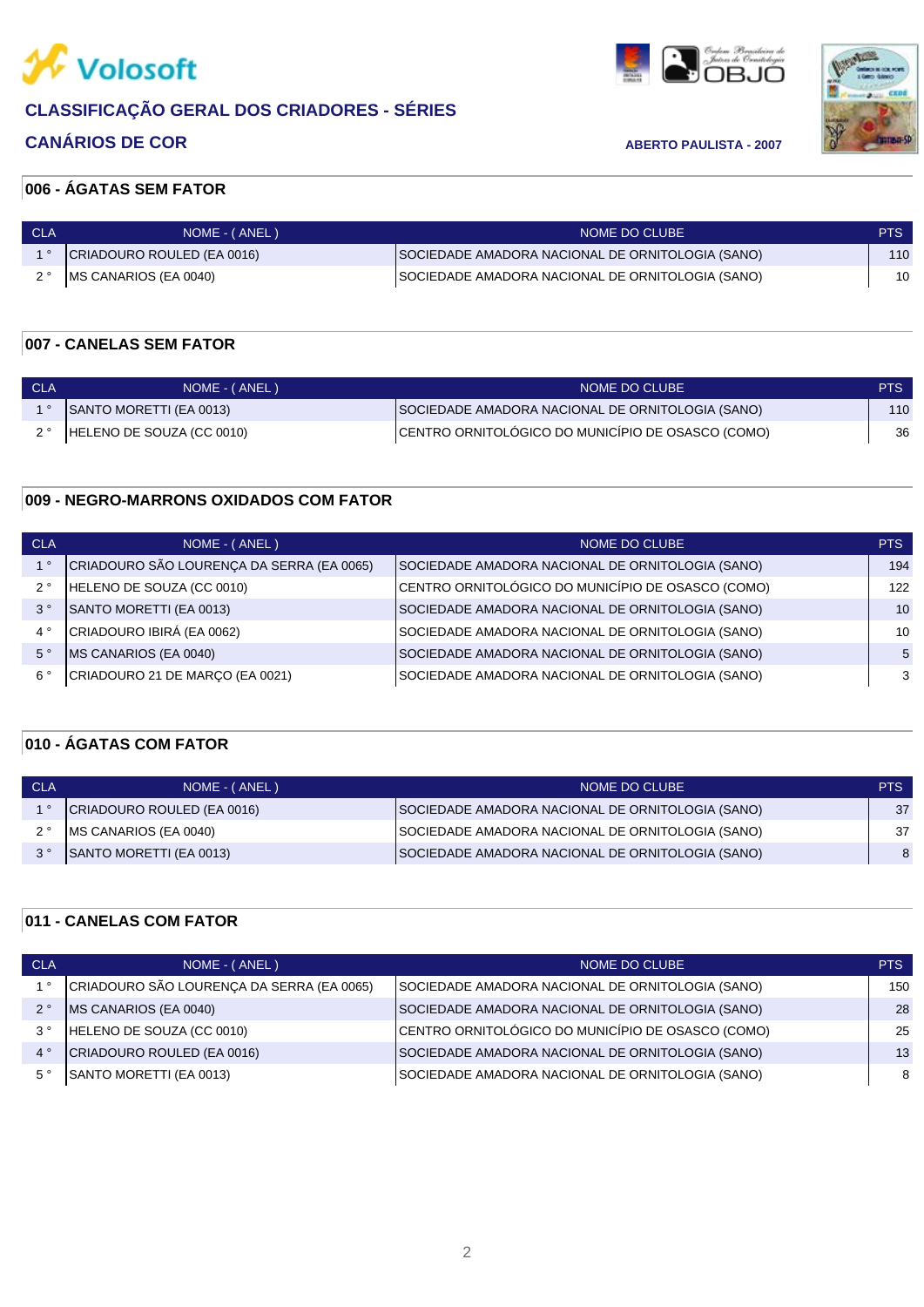

# **CANÁRIOS DE COR ABERTO PAULISTA - 2007**





## **012 - ISABELINOS COM FATOR**

| ⊟ CLA | NOME - (ANEL)                   | NOME DO CLUBE                                    | PTS. |
|-------|---------------------------------|--------------------------------------------------|------|
|       | CRIADOURO ROULED (EA 0016)      | SOCIEDADE AMADORA NACIONAL DE ORNITOLOGIA (SANO) | 12   |
|       | CRIADOURO 21 DE MARÇO (EA 0021) | SOCIEDADE AMADORA NACIONAL DE ORNITOLOGIA (SANO) |      |

## **013 - NEGRO-MARRONS OXIDADOS PASTÉIS SEM FATOR**

| - CLA | NOME - (ANEL)              | NOME DO CLUBE                                    | PTS <sup>1</sup> |
|-------|----------------------------|--------------------------------------------------|------------------|
|       | CRIADOURO ROULED (EA 0016) | SOCIEDADE AMADORA NACIONAL DE ORNITOLOGIA (SANO) | 101              |
|       | 2 ° MS CANARIOS (EA 0040)  | SOCIEDADE AMADORA NACIONAL DE ORNITOLOGIA (SANO) | 28               |

## **014 - ÁGATAS PASTÉIS SEM FATOR**

| <b>CLA</b> | NOME - (ANEL)                 | NOME DO CLUBE                                    | PTS. |
|------------|-------------------------------|--------------------------------------------------|------|
|            | <b>IMS CANARIOS (EA 0040)</b> | SOCIEDADE AMADORA NACIONAL DE ORNITOLOGIA (SANO) |      |

# **015 - CANELAS PASTÉIS SEM FATOR**

| <b>CLA</b> | NOME - (ANEL)              | NOME DO CLUBE                                    |     |
|------------|----------------------------|--------------------------------------------------|-----|
|            | CRIADOURO ROULED (EA 0016) | SOCIEDADE AMADORA NACIONAL DE ORNITOLOGIA (SANO) | 102 |

## **016 - ISABELINOS PASTÉIS SEM FATOR**

| CLA | NOME - (ANEL)              | NOME DO CLUBE                                    | <b>PTS</b> |
|-----|----------------------------|--------------------------------------------------|------------|
|     | CRIADOURO ROULED (EA 0016) | SOCIEDADE AMADORA NACIONAL DE ORNITOLOGIA (SANO) | 12         |
|     | 2° MS CANARIOS (EA 0040)   | SOCIEDADE AMADORA NACIONAL DE ORNITOLOGIA (SANO) | 12         |

## **017 - NEGRO-MARRONS OXIDADOS PASTÉIS COM FATOR**

| <b>CLA</b> | NOME - (ANEL)              | NOME DO CLUBE                                    |    |
|------------|----------------------------|--------------------------------------------------|----|
|            | CRIADOURO ROULED (EA 0016) | SOCIEDADE AMADORA NACIONAL DE ORNITOLOGIA (SANO) | 88 |

# **018 - ÁGATAS PASTÉIS COM FATOR**

| <b>CLA</b> | NOME - (ANEL)                 | NOME DO CLUBE                                    | PTS. |
|------------|-------------------------------|--------------------------------------------------|------|
|            | CRIADOURO ROULED (EA 0016)    | SOCIEDADE AMADORA NACIONAL DE ORNITOLOGIA (SANO) | 41   |
|            | <b>IMS CANARIOS (EA 0040)</b> | SOCIEDADE AMADORA NACIONAL DE ORNITOLOGIA (SANO) |      |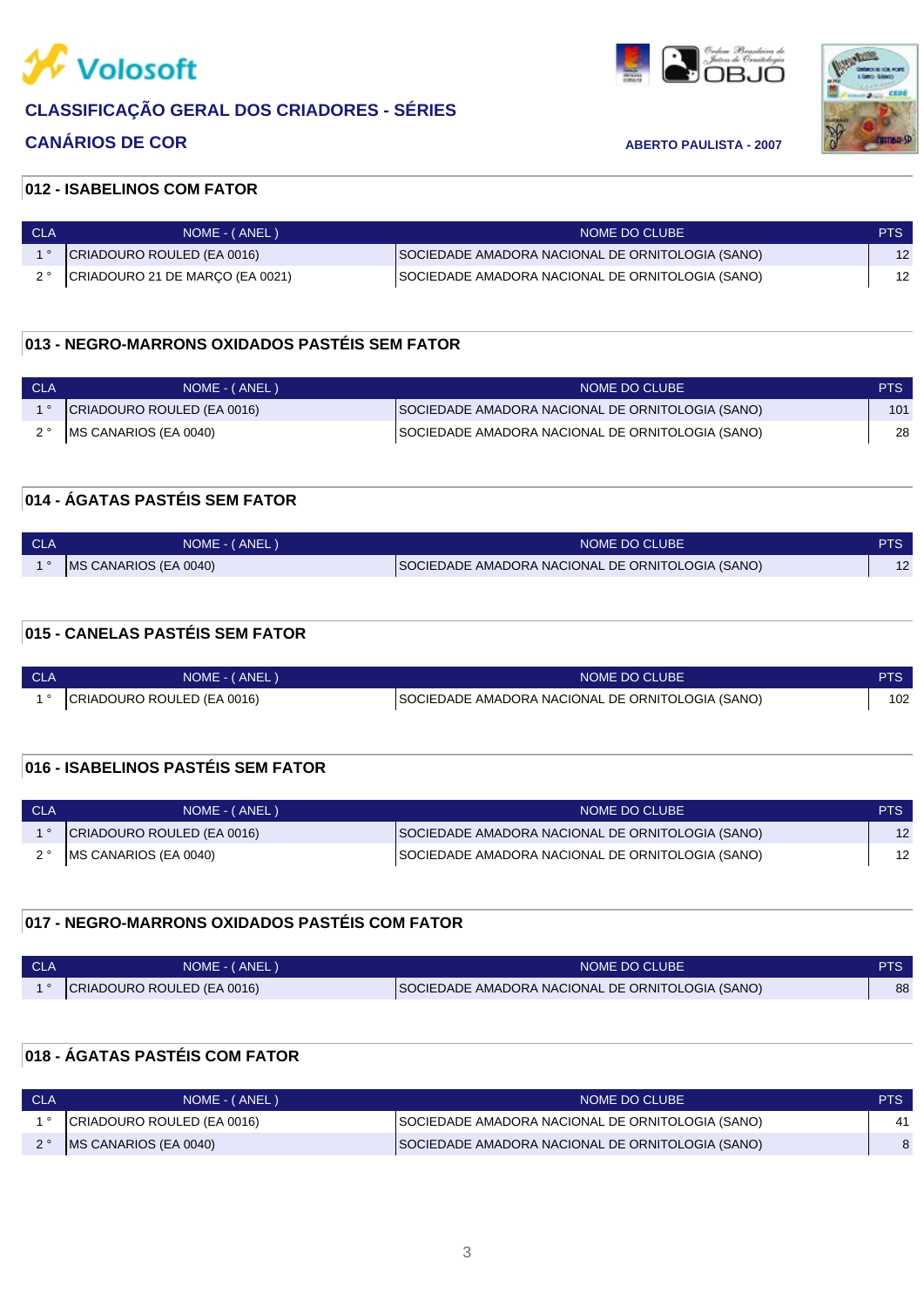

# **CANÁRIOS DE COR ABERTO PAULISTA - 2007**

andon Production



#### **020 - ISABELINOS PASTÉIS COM FATOR**

| <b>CLA</b> | NOME - (ANEL)              | NOME DO CLUBE                                    | PTS |
|------------|----------------------------|--------------------------------------------------|-----|
|            | CRIADOURO ROULED (EA 0016) | SOCIEDADE AMADORA NACIONAL DE ORNITOLOGIA (SANO) |     |

### **021 - NEGRO-MARRONS OXIDADOS OPALINOS SEM FATOR**

| <b>CLA</b> | NOME - (ANEL)                 | NOME DO CLUBE                                    | <b>PTS</b> |
|------------|-------------------------------|--------------------------------------------------|------------|
|            | SANTO MORETTI (EA 0013)       | SOCIEDADE AMADORA NACIONAL DE ORNITOLOGIA (SANO) | 85         |
|            | <b>IMS CANARIOS (EA 0040)</b> | SOCIEDADE AMADORA NACIONAL DE ORNITOLOGIA (SANO) | 16         |

#### **022 - ÁGATAS OPALINOS SEM FATOR**

| <b>CLA</b> | NOME - (ANEL)         | NOME DO CLUBE                                    | PTS |
|------------|-----------------------|--------------------------------------------------|-----|
|            | MS CANARIOS (EA 0040) | SOCIEDADE AMADORA NACIONAL DE ORNITOLOGIA (SANO) | 60  |

## **023 - CANELAS OPALINOS SEM FATOR**

| <b>CLA</b> | NOME - (ANEL)           | NOME DO CLUBE                                    | PTS' |
|------------|-------------------------|--------------------------------------------------|------|
|            | SANTO MORETTI (EA 0013) | SOCIEDADE AMADORA NACIONAL DE ORNITOLOGIA (SANO) | 32   |
|            |                         |                                                  |      |

# **027 - CANELAS OPALINOS COM FATOR**

| <b>CLA</b> | NOME - (ANEL)              | NOME DO CLUBE                                    |          |
|------------|----------------------------|--------------------------------------------------|----------|
|            | CRIADOURO ROULED (EA 0016) | SOCIEDADE AMADORA NACIONAL DE ORNITOLOGIA (SANO) | ົດ<br>∠ت |

# **028 - ISABELINOS OPALINOS COM FATOR**

| <b>CLA</b> | NOME - (ANEL)                 | NOME DO CLUBE                                    |    |
|------------|-------------------------------|--------------------------------------------------|----|
|            | <b>IMS CANARIOS (EA 0040)</b> | SOCIEDADE AMADORA NACIONAL DE ORNITOLOGIA (SANO) | 20 |

# **030 - FEOS COM FATOR**

| <b>CLA</b> | NOME - (ANEL)              | NOME DO CLUBE                                    | PTS |
|------------|----------------------------|--------------------------------------------------|-----|
|            | CRIADOURO ROULED (EA 0016) | SOCIEDADE AMADORA NACIONAL DE ORNITOLOGIA (SANO) | 24  |
|            | AMIGOS DA SANO (EA 0018)   | SOCIEDADE AMADORA NACIONAL DE ORNITOLOGIA (SANO) | 12  |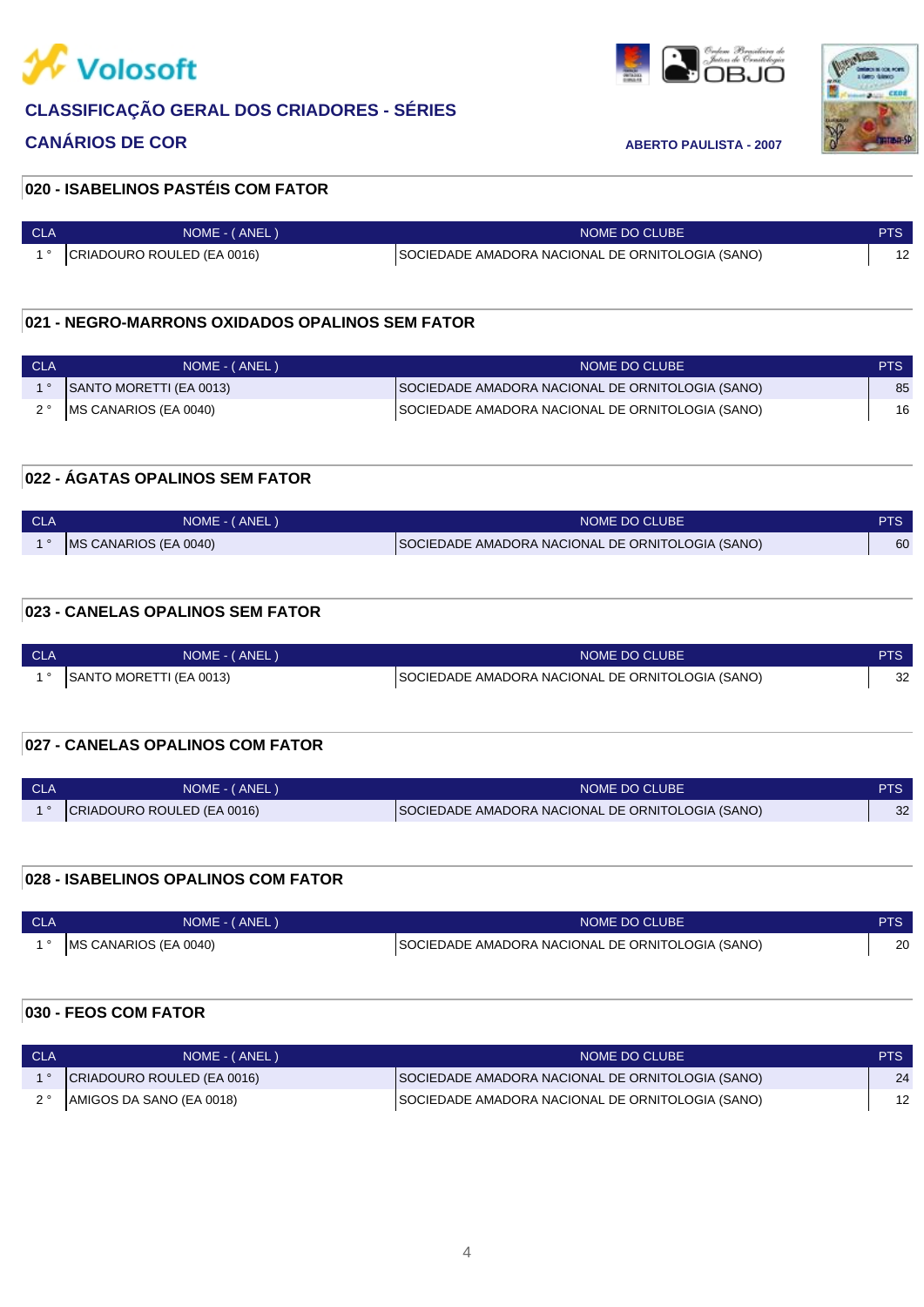

# **CANÁRIOS DE COR ABERTO PAULISTA - 2007**

en film for the second second property of the second second second second second second second second second s<br>I OBJO



### **031 - ACETINADOS SEM FATOR**

| <b>CLA</b> | NOME - (ANEL)             | NOME DO CLUBE                                    | PTS. |
|------------|---------------------------|--------------------------------------------------|------|
|            | CRIADOURO IBIRA (EA 0062) | SOCIEDADE AMADORA NACIONAL DE ORNITOLOGIA (SANO) | 72   |

#### **034 - ASAS CINZA COM FATOR**

| - CLA | NOME - (ANEL)              | NOME DO CLUBE                                    | <b>PTS</b> |
|-------|----------------------------|--------------------------------------------------|------------|
|       | CRIADOURO ROULED (EA 0016) | SOCIEDADE AMADORA NACIONAL DE ORNITOLOGIA (SANO) | 20         |

#### **036 - ÁGATAS TOPÁZIOS SEM FATOR**

| <b>CLA</b> | NOME - (ANEL)              | NOME DO CLUBE                                    | PTS |
|------------|----------------------------|--------------------------------------------------|-----|
|            | CRIADOURO ROULED (EA 0016) | SOCIEDADE AMADORA NACIONAL DE ORNITOLOGIA (SANO) | 32  |

## **038 - ÁGATAS TOPÁZIOS COM FATOR**

| <b>CLA</b> | NOME - (ANEL)              | NOME DO CLUBE                                    |  |
|------------|----------------------------|--------------------------------------------------|--|
|            | CRIADOURO ROULED (EA 0016) | SOCIEDADE AMADORA NACIONAL DE ORNITOLOGIA (SANO) |  |

## **039 - NEGRO-MARRONS OXIDADOS EUMOS SEM FATOR**

| - CLA | NOME - (ANEL)           | NOME DO CLUBE                                    | PTS |
|-------|-------------------------|--------------------------------------------------|-----|
|       | SANTO MORETTI (EA 0013) | SOCIEDADE AMADORA NACIONAL DE ORNITOLOGIA (SANO) |     |

#### **041 - CANELAS EUMOS SEM FATOR**

| - CLA | NOME - (ANEL)                  | NOME DO CLUBE                                    | PTS                      |
|-------|--------------------------------|--------------------------------------------------|--------------------------|
|       | <b>SANTO MORETTI (EA 0013)</b> | SOCIEDADE AMADORA NACIONAL DE ORNITOLOGIA (SANO) | $\overline{\phantom{a}}$ |

#### **045 - NEGRO-MARRONS OXIDADOS ONIXES SEM FATOR**

| CLA         | NOME - (ANEL)             | NOME DO CLUBE                                     | PTS. |
|-------------|---------------------------|---------------------------------------------------|------|
|             | CRIADOURO IBIRA (EA 0062) | SOCIEDADE AMADORA NACIONAL DE ORNITOLOGIA (SANO)  | 82   |
|             | HELENO DE SOUZA (CC 0010) | CENTRO ORNITOLOGICO DO MUNICÍPIO DE OSASCO (COMO) | 52   |
| $3^{\circ}$ | SANTO MORETTI (EA 0013)   | SOCIEDADE AMADORA NACIONAL DE ORNITOLOGIA (SANO)  | 25   |